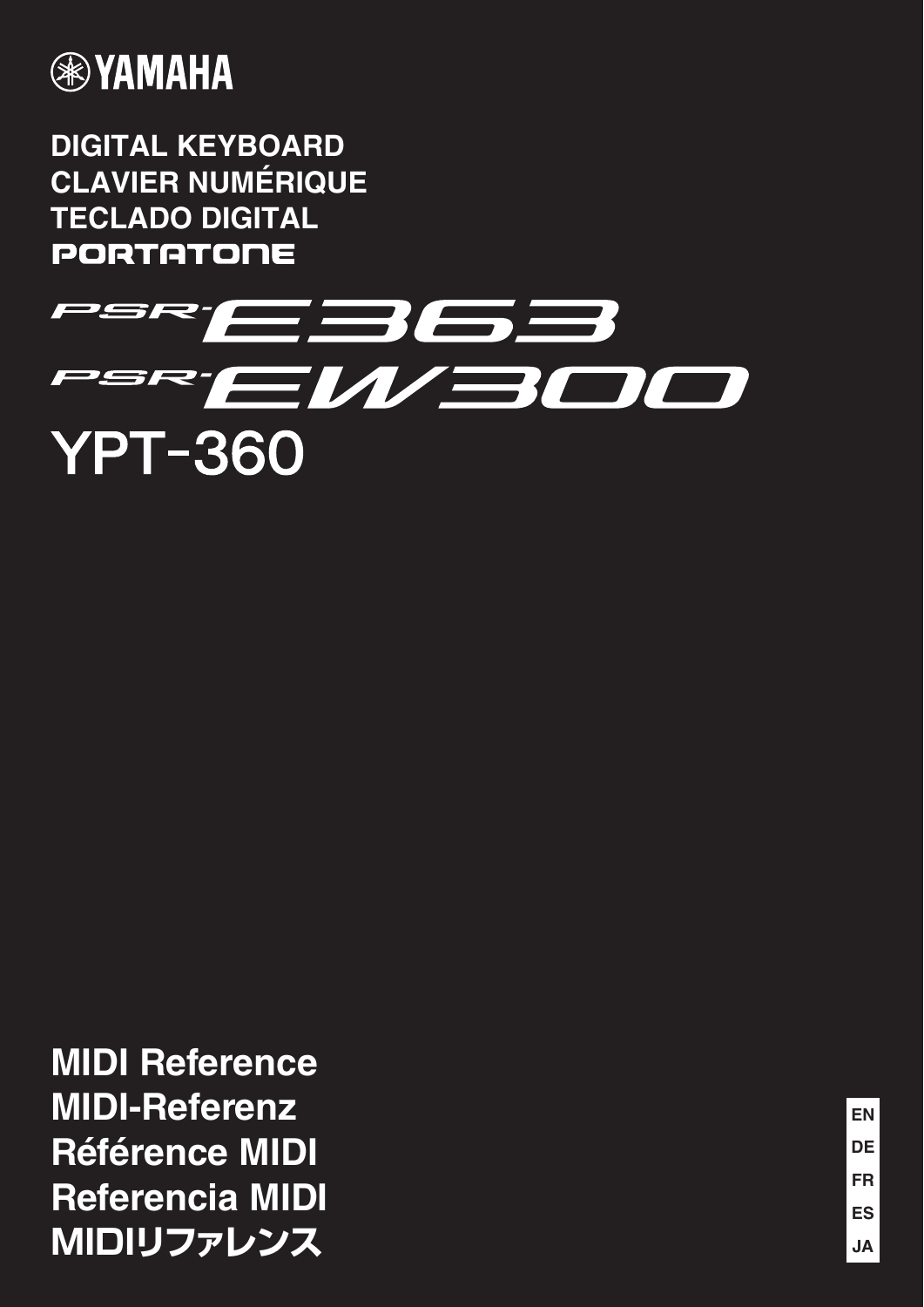# MIDI Implementation Chart / MIDI-Implementierungstabelle / Tableau d'implementation MIDI / Grafico de implementacion MIDI / **MIDIインプリメンテーションチャート**

Yamaha Date:31-Aug-2016

| Model                                        |                                                                                                        | PSR-E363, PSR-EW300, YPT-360 MIDI Implementation Chart                                                                                                                              |                                                                                                                                                           | Version : 1.0                                                                                                                                                                                                                |
|----------------------------------------------|--------------------------------------------------------------------------------------------------------|-------------------------------------------------------------------------------------------------------------------------------------------------------------------------------------|-----------------------------------------------------------------------------------------------------------------------------------------------------------|------------------------------------------------------------------------------------------------------------------------------------------------------------------------------------------------------------------------------|
|                                              |                                                                                                        | Transmitted                                                                                                                                                                         | Recognized                                                                                                                                                | Remarks                                                                                                                                                                                                                      |
|                                              | Function                                                                                               |                                                                                                                                                                                     |                                                                                                                                                           |                                                                                                                                                                                                                              |
| Basic<br>Channel                             | Default<br>Changed                                                                                     | $1 - 16$<br>X                                                                                                                                                                       | $1 - 16$<br>X                                                                                                                                             |                                                                                                                                                                                                                              |
| Mode                                         | Default<br>Messages<br>Altered                                                                         | 3<br>X<br>**************                                                                                                                                                            | 3<br>X<br>$\mathbf{x}$                                                                                                                                    |                                                                                                                                                                                                                              |
| Note<br>Number<br>$\mathcal{L}$              | True voice                                                                                             | $0 - 127$<br>**************                                                                                                                                                         | $0 - 127$<br>$0 - 127$                                                                                                                                    |                                                                                                                                                                                                                              |
| Velocity                                     | Note ON<br>Note OFF                                                                                    | $o$ 9nH, $v=1-127$<br>X                                                                                                                                                             | $o$ 9nH, $v=1-127$<br>X                                                                                                                                   |                                                                                                                                                                                                                              |
| After<br>Touch                               | Key's<br>$\mathop{\rm Ch}\nolimits'$ s                                                                 | X<br>X                                                                                                                                                                              | X<br>X                                                                                                                                                    |                                                                                                                                                                                                                              |
| Pitch Bend                                   |                                                                                                        | $\mathbf{x}$                                                                                                                                                                        | $\circ$                                                                                                                                                   |                                                                                                                                                                                                                              |
| Control<br>Change<br>Prog<br>Change : True # | 0, 32<br>1<br>6<br>38<br>7,10<br>11<br>64<br>71,73,74<br>72<br>84<br>91,93<br>$96 - 97$<br>$100 - 101$ | $\circ$<br>X<br>X<br>$\mathbf{x}$<br>$\circlearrowright$<br>$\mathbf{x}$<br>$\circlearrowright$<br>X<br>$\circ$<br>X<br>$\circ$<br>$\mathbf{x}$<br>X<br>$0 - 127$<br>************** | $\circ$<br>$\circ$<br>$\circ$<br>$\circ$<br>$\circ$<br>$\circ$<br>$\circ$<br>$\circ$<br>$\circ$<br>$\circ$<br>$\circ$<br>$\circ$<br>$\circ$<br>$00 - 127$ | Bank Select<br>Modulation<br>Data Entry (MSB)<br>Data Entry (LSB)<br>Main Volume, Pan<br>Expression<br>Sustain<br>Sound Controller<br>Release Time<br>Portamento Control<br>Effect1, 3 Depth<br>RPN Inc, Dec<br>RPN LSB, MSB |
| System Exclusive                             |                                                                                                        | $\circ$                                                                                                                                                                             | $\circ$                                                                                                                                                   |                                                                                                                                                                                                                              |
| Common                                       | : Song Pos.<br>: Song Sel.<br>Tune                                                                     | X<br>X<br>Х                                                                                                                                                                         | Х<br>Х<br>Х                                                                                                                                               |                                                                                                                                                                                                                              |
| System<br>Real Time: Commands                | : Clock                                                                                                | $\circlearrowright$<br>$\circ$                                                                                                                                                      | $\circ$<br>$\circ$                                                                                                                                        |                                                                                                                                                                                                                              |
| Aux<br>Mes- : Active Sense<br>sages: Reset   | :All Sound OFF<br>:Reset All Cntrls<br>:Local ON/OFF<br>:All Notes OFF                                 | X<br>X<br>Χ<br>X<br>$\circlearrowright$<br>Χ                                                                                                                                        | 0(120, 126, 127)<br>0(121)<br>0(122)<br>$0(123 - 125)$<br>$\circ$<br>Х                                                                                    |                                                                                                                                                                                                                              |

Mode 1 : OMNI ON , POLY Mode 2 : OMNI ON , MONO  $\qquad \qquad \circ : Y$ es Mode 3 : OMNI OFF, POLY Mode 4 : OMNI OFF, MONO  $\begin{array}{cccc} x : & No \end{array}$